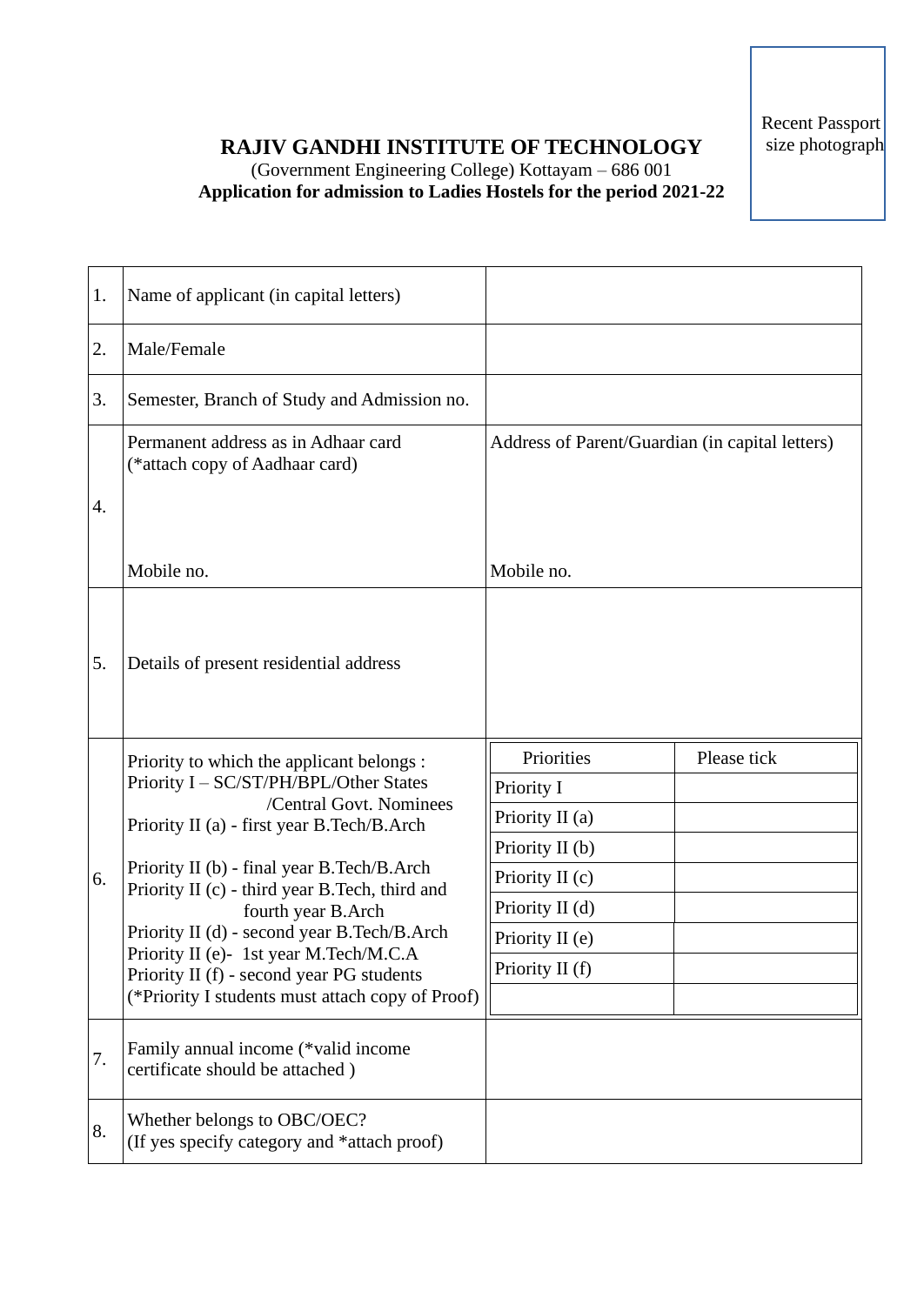| 9.  | Minimum Google distance from the Post<br>Office in the address specified in the Adhaar<br>Card to RIT Pampady, Kottayam.                               |                      |                      |
|-----|--------------------------------------------------------------------------------------------------------------------------------------------------------|----------------------|----------------------|
| 10. | SGPA of each semester<br>(if any supplementary, SGPA=0)<br>(*attach copies of semester grade cards)<br>(considering last published University results) | 1.<br>3.<br>5.<br>7. | 2.<br>4.<br>6.<br>8. |
| 11  | Rank in entrance exam/DTE list (for first year)<br>UG and PG)                                                                                          |                      |                      |
| 11. | Any disciplinary action from the college                                                                                                               |                      |                      |

## **Declaration**

- 1. I hereby declare that all information given above are true to the best of my knowledge and belief.
- 2. If admitted, I agree to abide by the rules and regulations of the Hostel.
- 3. If any information given is found to be incorrect, I understand that the hostel admission will be canceled and disciplinary action will be taken.

Date:

Signature of student Name and signature of Parent

## **Certificate of Income and Rank/Average SGPA**

Certified that the particulars of the applicant are verified and found correct.

i) The minimum Google distance between the post office of residence (as in Aadhaar card) to RIT,

Pampady, Kottayam is …………...Kms

ii) The Average SGPA till last semester (as per published University results) is ………………

Recommendation of staff advisor Recommendation of HoD